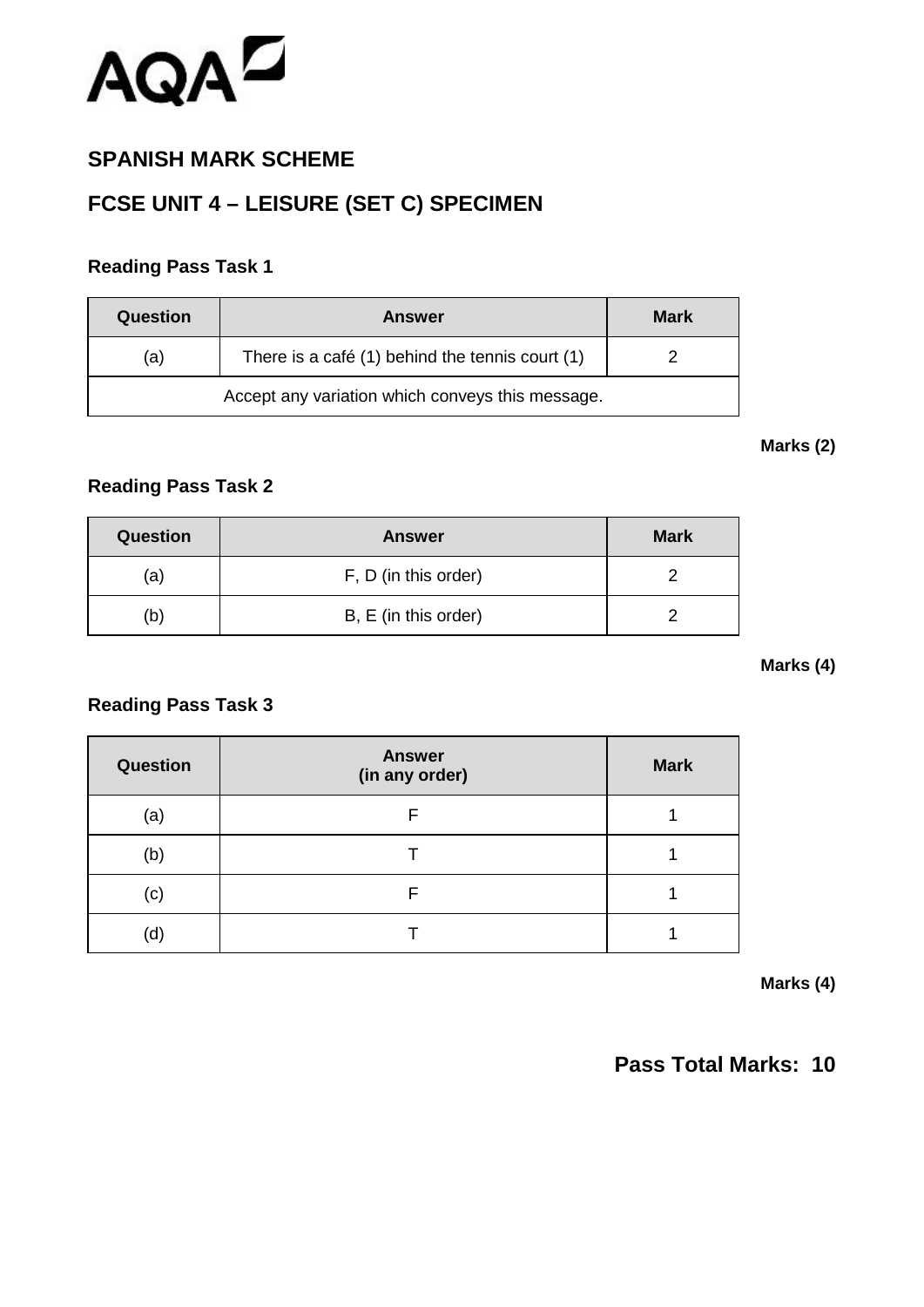

## **SPANISH MARK SCHEME**

# **FCSE UNIT 4 – LEISURE (SET C) SPECIMEN**

### **Reading Merit Task 1**

| Question | <b>Answer</b>                                | <b>Mark</b> |
|----------|----------------------------------------------|-------------|
| (a)      | I like quiz shows $(1)$ ; they are fun $(1)$ |             |
|          |                                              |             |

#### **Marks (2)**

## **Reading Merit Task 2**

| <b>Question</b> | <b>Answer</b> | <b>Mark</b> |
|-----------------|---------------|-------------|
| (a)             | B             |             |
| (b)             | С             |             |
| (c)             | Α             |             |
| (d)             | В             |             |

#### **Marks (4)**

### **Reading Merit Task 3**

| <b>Question</b> | <b>Answer</b> | <b>Mark</b> |
|-----------------|---------------|-------------|
| (a)             |               |             |
| (b)             |               |             |
| (c)             |               |             |
| (d)             |               |             |

#### **Marks (4)**

**Merit Total Marks: 20 (\* 10 x 2)**